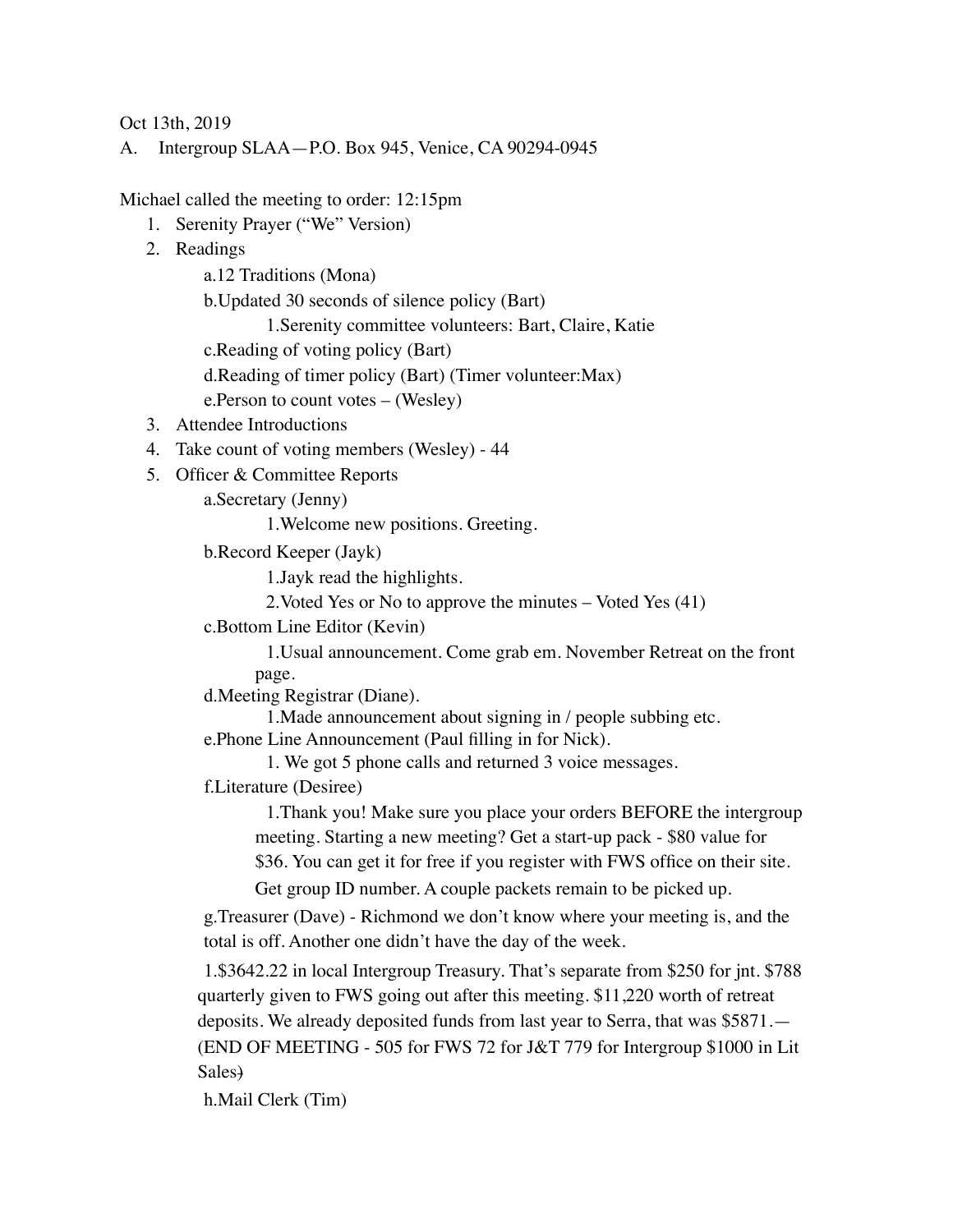1.Received a couple pieces of mail including a thank you letter for the \$2000 donation.

i.Journal Rep (Kirsten)-

1. Described the Journal. Working on an app. Question of the Day - Thank you AA! Take a moment to look at what AA has brought to us. Can type it into the website. 500-2500 words articles on any topic- Send 'em! Journal booklets are for sale at the Lit table.

j.Webmaster for SLAA website – Max B

1. Vistors 4608. Views 11821. 55 views from UK, 14 views from India. Once we get the speaker recordings up, it'll probably just explode!

k.Workshops & Retreats (Asher & Glen)

1.Asher- Workshops are done for the year.

2.Glen - We are almost sold out. Only 4 spots left. We will start a waitlist when it fills up. Retreat 3 days up in Malibu. Laid back. Flyer is on international website. If this fills up there is still availability to go to a woman's retreat.

3.Fabiana - Women's retreat October. More than 20 spots available. Malibu two nights. Commuter option \$140, one day \$60, full thing \$235.

l.Jails and Treatment Centers Committee (Jayk filling in for Katie) - Katie out of town, meetings starting again in Nov.

m.ABM Delegate Announcements - Flyers.

n.Speaker List - Alex - No one present.

o.Kevin - Copier - Quick announcment.

p.Shiraz - Conference Literature Committee Conduit - 5th one missed! (Carol fills in for Shiraz) - Ton of items being drafted. Working on Dating plan supplement. We have a tiny version of our basic text. There is a phone meeting to participate.

q. ABM Delegate Announcements — Flyers.

r. Board of Trustees Announcement - One check made out incorrectly.

s. Sponsorship Committee Conduit (Lenore) -

1. Committee looking at updating Sponsorship literature. Looking for ppl who speak different languages to help. Google group you can join. Phone call once a month join in.

t. Steps Traditions and Concepts Conduit (Mona) -

1. Questions about groups using outside literature. Members of committee respond to submissions and are published anonymously on website. Can call in and listen in to the meeting. 12 Concepts, they are drafting and want to include into the 12x12 book.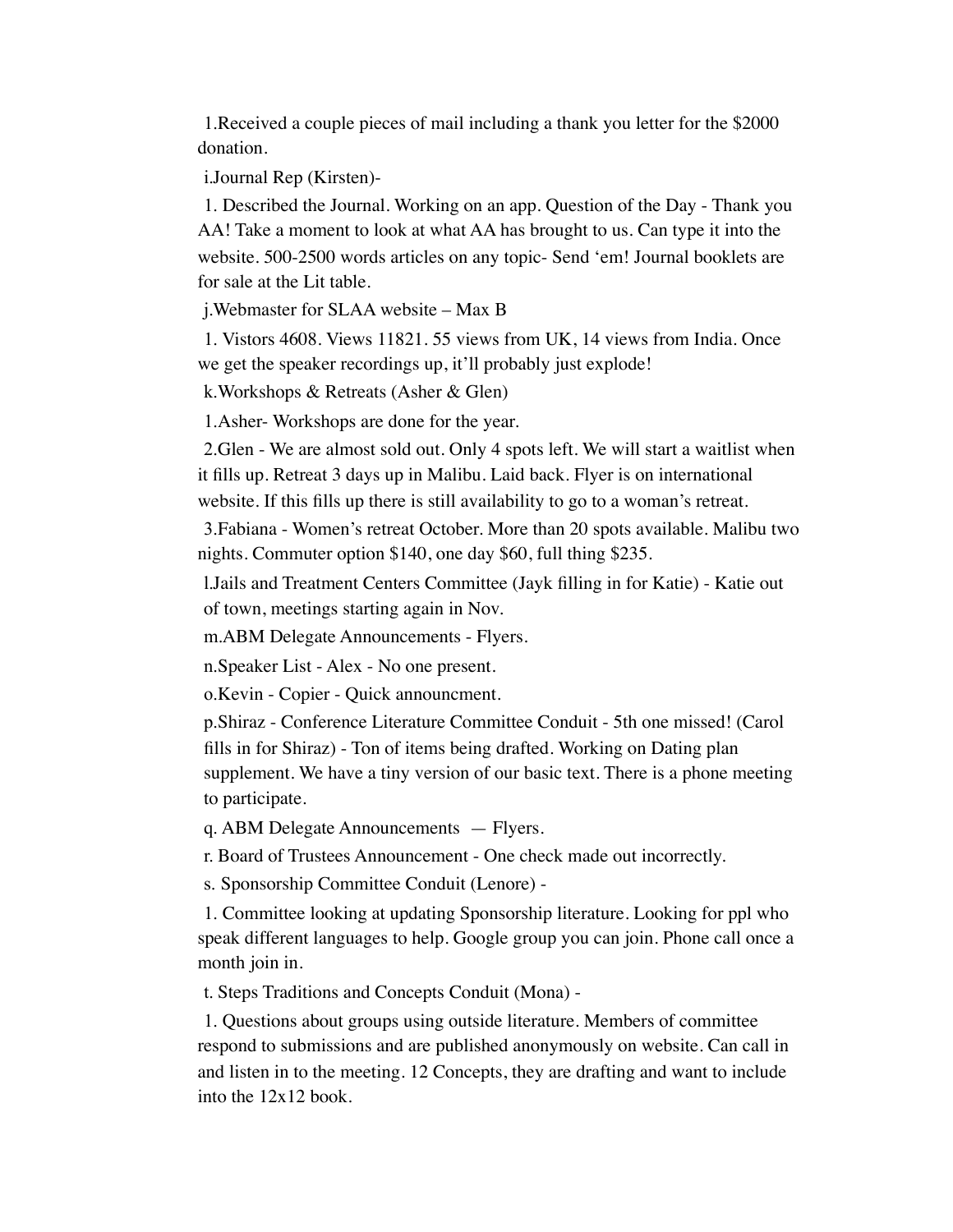u. Translation Committee Commit - (Tim) - I didn't make the meeting. More next time. - (Anna) She went to the meeting. She talked to Frederick from Germany. She has the number to call the meeting. She started translating the SLAA meeting to Hebrew.

v. Diversity Committee Conduit - (Julie) -

1.Talked about training for the ABM. Create a safe space. Avoid insensitive comments. If you want to join, join the call. We had our first East LA SLAA meeting in English. The meeting is at [bienestar.org.](http://bienestar.org) (Atlantic and Beverly Monday 730pm) 30 min speaker followed by Q&A. - Still getting added to website.

2.Spanish Meeting - Via Skype. SLAA International and SLAA

Metamorphoses. Themes and issues that trigger us are different depending on the background but the foundation of the issues is still the same.

3. (Christine) - How and when to execute diversity training. Pamphlet - Diversity statement being developed into the pamphlet.

- w. Intergroup Service Manual Update Committee Diane Gonna remove some stuff, like the FWS board of trustees. Added some general information about FWS. Want to have people who have been in Intergroup for a long time to takea look. Also can look at pre-2014 versions of manual.
- x. Audio Library Committee Conduit Nell. We have a weekly phone meeting Saturday at 2pm. - Looking at creating an agreement / template. Looking at putting it on Google Drive.

## 1. Old Business -

1. None

## 2.

1. Mona - Motion to send an email to all intergroup reps at least 48 hours in advance of Intergroup meeting including agenda and last month's minutes. -

1. Considering amending to a week in advance, but decided not to do it. — Question from Jayk - Who is responsible for sending out these Intergroup notes? (and how will we do it) - Michael indicates that the website stuff is very difficult to use. - And Michael says that the motion is actually requesting that Michael manage an email list. - Diane - The registrar is the only person who has a list of all the Intergroup emails. Christina- Why don't we make a Google group? Or put the agenda into the Dropbox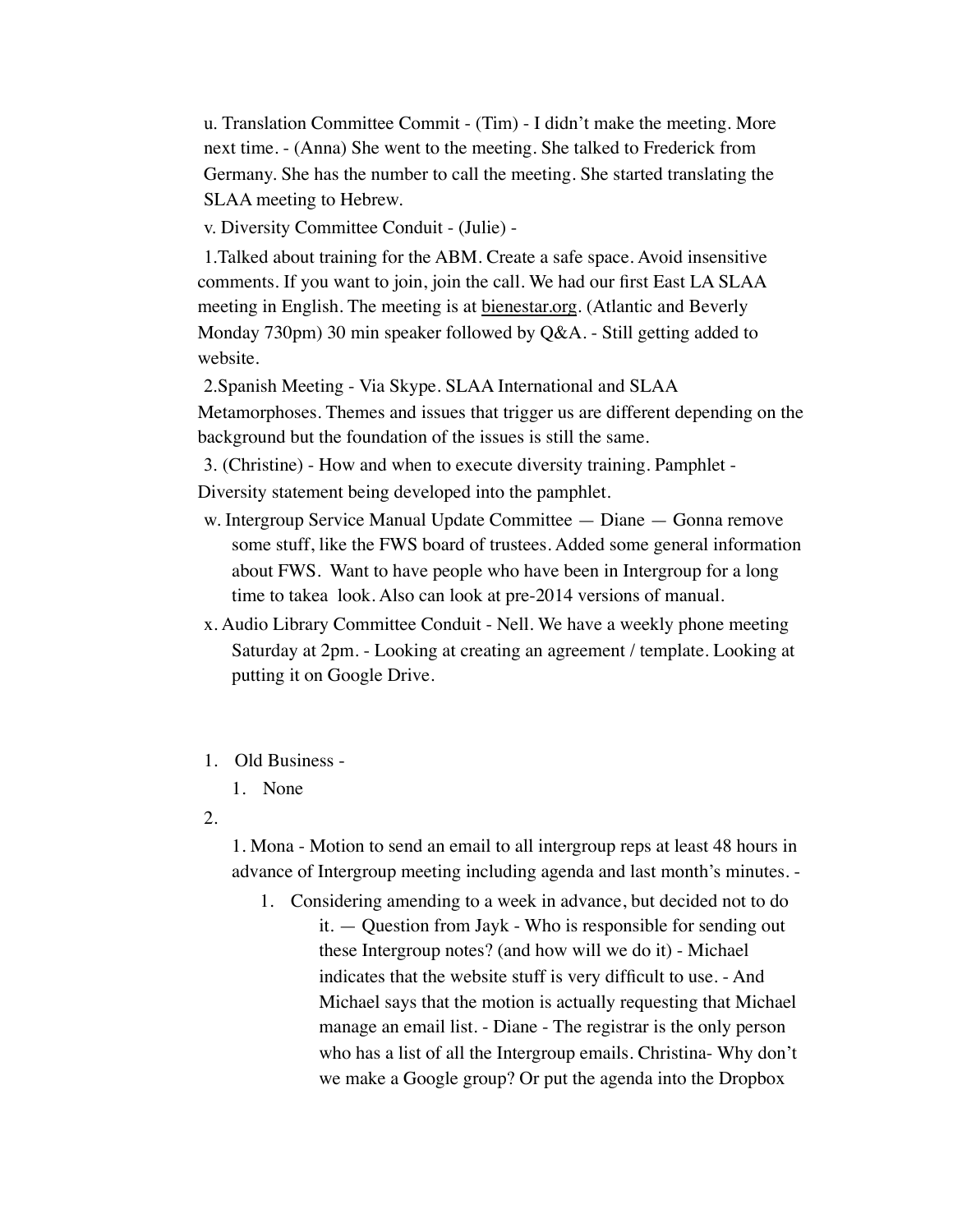for everyone to go look. Michael - More discussion about what the solution is to this issue?

- 2. Mona amends motion One week in advance of the Intergroup Meeting - The agenda gets posted on the SLAA website.
	- 1. PROS AND CONS Diane Thinks this would be useful! Paul is a Pro too. Third guy - yes! CONS - Donna - I would never look at it. Litou - This would be a public document… (but the minutes are already posted online too)Tim - Concerned that first names would be posted online.
	- 2. VOTE In favor 16 Against 18 FAILED MOTION.

2. Litou - Motion - To announce at each Intergroup meeting that donations need to be submitted before 1pm on the day of the Intergroup meeting.

1. Explanation - 1pm cutoff for donations because too compliated as is.

2. Donna - Makes suggestion to have a reminder at the start of the meeting to get the money in. Carol - Make an announcement that th emoney needs to be turned in now. - Friendly amendment to add the warning about it to the Intergroup web page. - Christina - Add it to the placards. —- Jayk mentions that we don't need to vote on this because it's just her executing her commitment. - Litou still wants to vote on it. - Mona - Alternate way to turn in money? - No.

3. PROS and CONS - Katia - Treasurer - Third Guy - Clarity is good. Dave - Would like it because I'm a people pleaser.

4. VOTE ON MOTION - 40 for. 0 against. Motion passes.

3. Christina - Motion present a Board of Trustees of FWS report on each month's LAIG agenda to be made if the BOT member is in attendance.

1. Explanation - Take our concerns straight to the FWS BOT.

2. Discussion- Make sure we know it's the FWS Board says Diane. Don't use "BOT" say FWS/SLAA Board of Trustees.

3. PROS and CONS - PROS - Favia - Good idea. Carol - Huge favor cuz the BOT does a ton of stuff. Katia - We are lucky to have this rep so let's do it. — CONS - Too much time. Overall BOT has nothing to do with us.

4. VOTE - 35 For - 5 Against - Motion passes.

2. Announcements for the good of the order. -

1. Nov 10th is the meeting next month. - Elections are coming up next month.